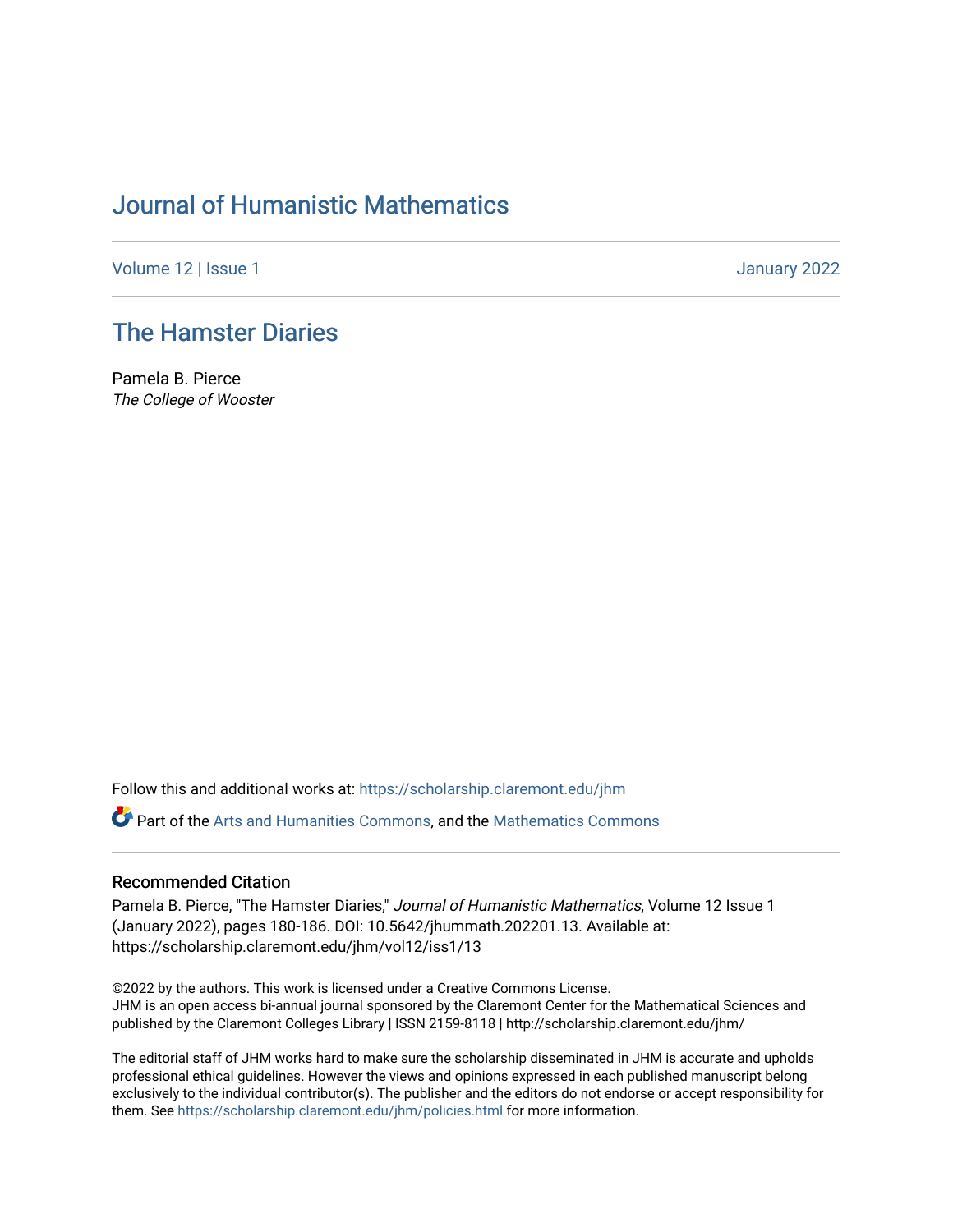# The Hamster Diaries

Pamela B. Pierce

Department of Mathematics, The College of Wooster, Wooster, Ohio, USA ppierce@wooster.edu

## Synopsis

When the pandemic hits, the author acquires a hamster, who provides some humorous anecdotes and some much-needed inspiration.

## March 30, 2020:

Dear Diary,

Boy, things have changed this month. My daughter, who thought that she would be finishing up her last semester at nearby Kenyon College and graduating in May, is home finishing her classes online. We have one of her friend's vehicles in the driveway, because he left it at the Columbus airport when he flew home for spring break. We have also acquired a new pet — Ruth Bader Hamsberg. As you can probably guess, Ruthie, as we call her, is a hamster. Were we looking to get a hamster? No. Ruthie just needed a new home. Suffice it to say that college students should probably not make impulse purchases in pet stores after a couple of beers. Nevertheless, we are getting used to Ruthie. That is, everyone except our dog, Sean, who growls in her general direction whenever she dares to wake up during the daytime hours.

#### April 10, 2020:

Dear Diary,

I'm glad that the college students named Ruth after such an admirable person. I really like her name, and I find myself getting attached to the cute little way that she wrinkles up her nose and climbs all over the cage. My husband likes Ruthie, too. He even went out to purchase a new penthouse attachment so that she wouldn't feel too confined. I asked him

[Journal of Humanistic Mathematics](http://scholarship.claremont.edu/jhm/) Volume 12 Number 1 (January 2022)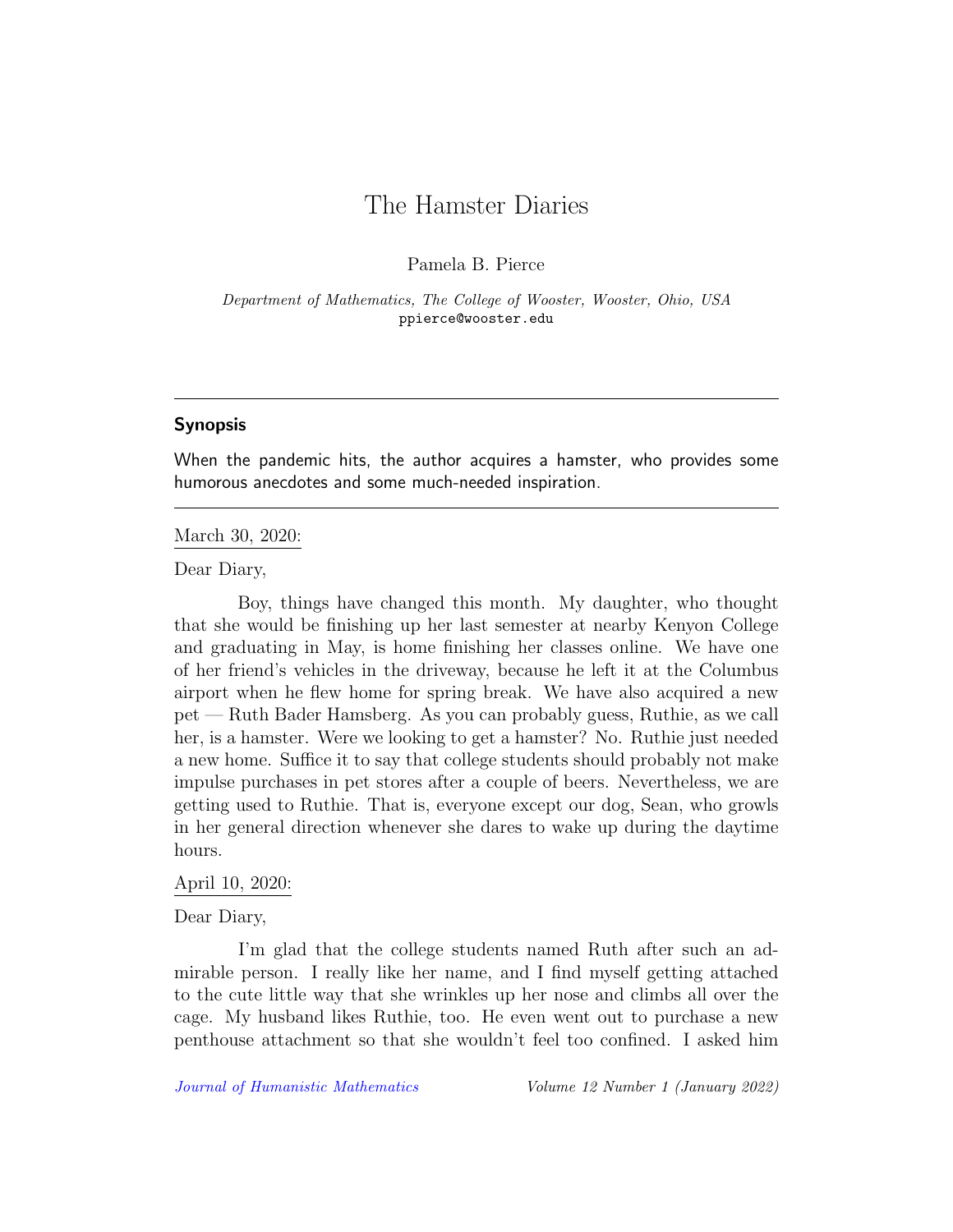whether we could build an attachment onto our house so that we wouldn't feel so confined during this pandemic. He said that if I could find a contractor to do it for the same price as the hamster house expansion, then he was on board.

## April 20, 2020:

## Dear Diary,

My poor colleagues. They have all been working really hard on what seems to be called "the pivot". Lucky for me, I am finishing up my sabbatical. Before this pandemic hit, I was able to travel to Utah, where a colleague and I made some good progress on a paper in dynamics. We are not finished, but we are at a point where we can both work on small pieces of the paper and communicate via email. So, I just hole up in my home office every day and work on my research. Sabbaticals can be rather lonely as it is, but with this pandemic, I feel even more isolated and alone. Ruth doesn't seem to mind being alone. In fact, she thrives on it. How does she do that?

## April 30, 2020:

Dear Diary,

This morning I was really struggling with my research. I just couldn't figure out how to create a mapping that had property A but not property B. I tried a number of techniques, but nothing was working. To escape the frustration, I came downstairs and I immediately smelled something rather . . . unpleasant. It was time to clean Ruthie's cage, and it could not be avoided any longer. Oh well. My research wasn't getting anywhere, I thought, so I may as well complete this chore. As I placed Ruthie reluctantly in a small pen while I cleaned her cage, I told her that things would be nicer once she had a new, clean environment that didn't smell so bad. Once I was finished, I watched as Ruthie redecorated her cage, moving piles of fluff to precise locations throughout the cage and up into the penthouse. She had a job to do, but I imagined that she was busy in a happy sort of way since she was getting a fresh start. That was what I needed! I made myself a quick lunch, and then proceeded to clean up my cluttered desk. I removed everything from it, wiped it down, and replaced only those items that I needed for today's research — a few books, some blank paper, pencils, and my computer. Before the afternoon was over, I had a proof of one of the results in our paper. Thanks for the inspiration, Ruthie!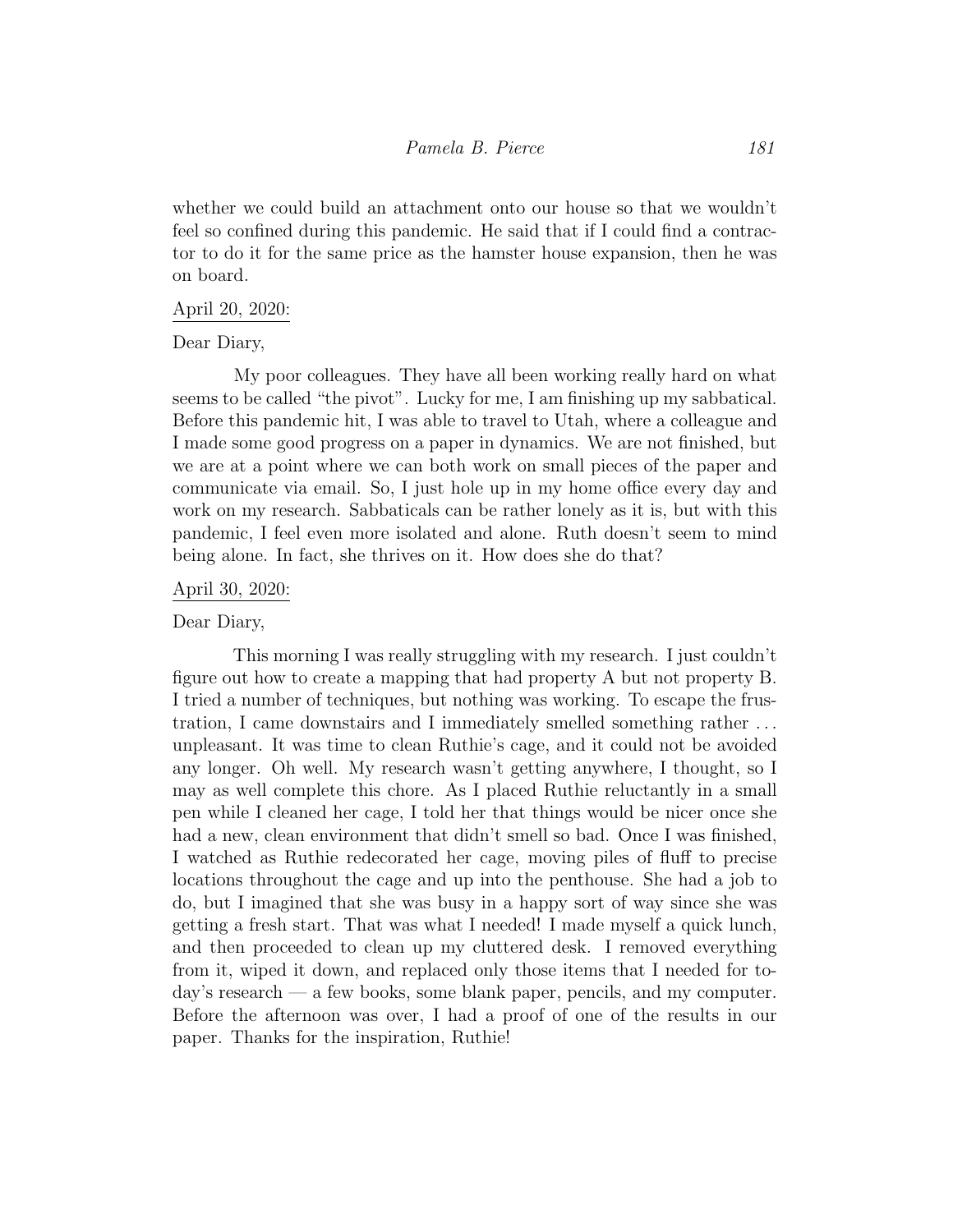May 3, 2020:

Dear Diary,

UGH!!! The proof that I wrote a few days ago doesn't work after all. I found a flaw in my argument. I guess it is good that I found it now, rather than later, however, it seems like the whole proof needs an overhaul. The method that I used to construct the function just does not seem to work, so it's back to square one. As I watched Ruth tonight in her cage, she was running furiously on her wheel. Doesn't she notice that she never gets anywhere? Maybe she is trying to escape her cage and run until she gets to a big open field somewhere. She will never escape, but little Ruthie never gives up hope. She keeps on trying. Apparently that is what I need to do with my research. Just keep trying.

### May 29, 2020:

Dear Diary,

Well, my sabbatical seems to be over. There was no graduation this year. Online classes just ended and that was that. Now there is a new flurry of email from my school discussing the ways in which we should prepare for fall. Things are going to be unpredictable, and students will be in different locations in the fall, so we must find ways to make our hybrid classrooms work effectively for everyone. We will need to accommodate a wide variety of students: those who are on campus, those off campus, those who get sick, those who have internet connection issues, and those who are in time zones 13 or more hours away. Upcoming summer workshops will be designed to help us navigate this new world of hybrid courses and changing times. I had better get to work now thinking about the start of classes in August. My plan is to create some video presentations that students can watch on their own time, and then we will spend our time together working on problems and discussing the more difficult topics within the course. I would essentially use these pandemic times to develop a completely "flipped classroom." But can I really do it? It will take a lot of time, work, and energy. Hmmm.

#### June 10, 2020:

# Dear Diary,

OK, I was totally inspired by my hamster today. I woke up rather early, and Ruthie was energetically running around her cage as if she had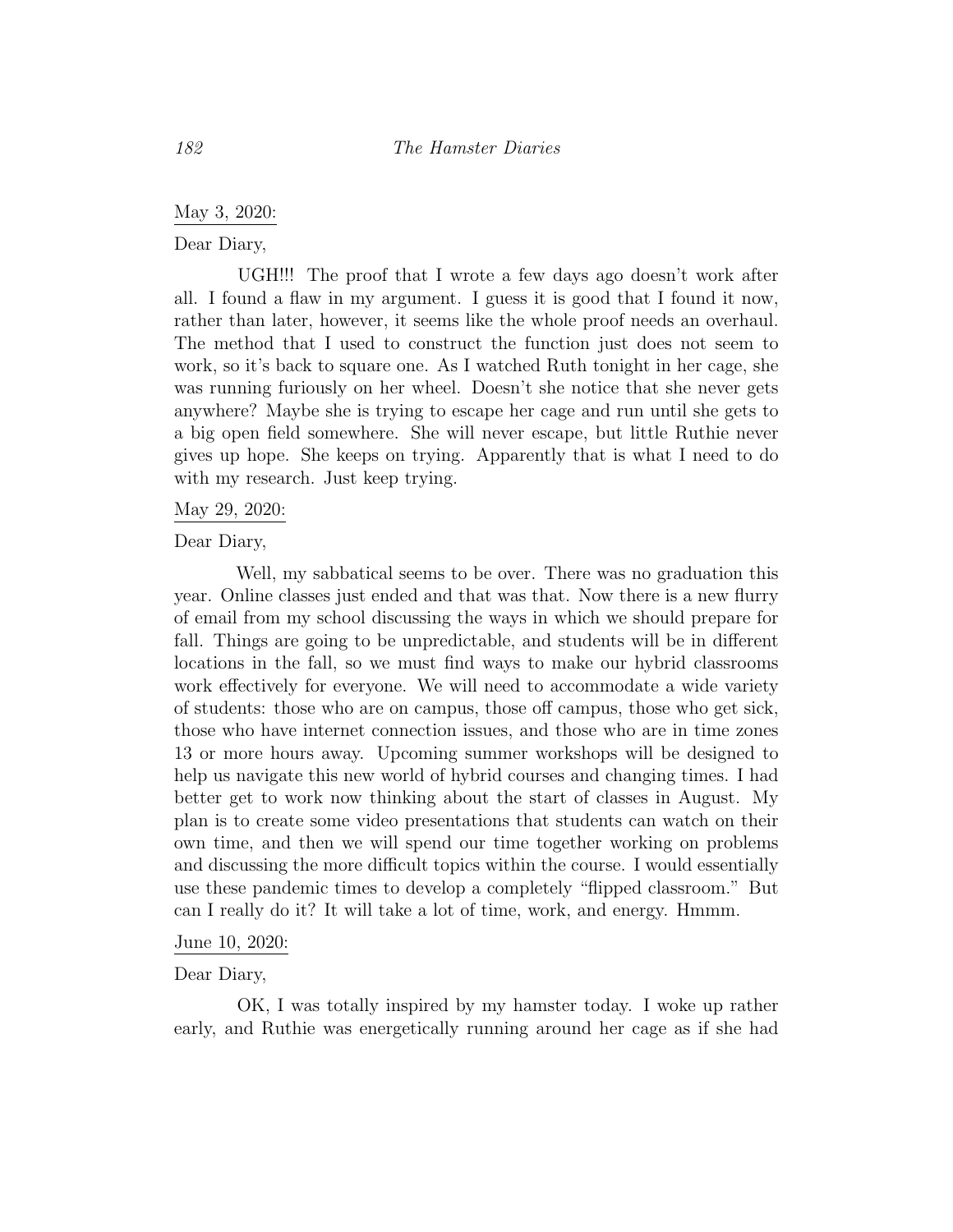a purpose. She would go to the wheel and run a bit, and then she would scamper up to the penthouse, quickly climb down, and run around the cage. It was so entertaining! Then, all of a sudden, Ruthie did this amazing move! I don't know if it was accidental or if this was what she had been building up to all morning. She ran towards her little house, leapt onto the structure, and then did a back flip off of the house! This was all in one motion, kind of like she was a "parkour hamster." I really wish that I had caught this on my camera, because it would be going viral right now. She was so graceful! As I ate my breakfast, I kept thinking about Ruth's amazing move, and I was inspired. If Ruthie could manage this flip, then I could certainly flip my classroom, right? How hard could it be?

### July 1, 2020:

### Dear Diary,

The weeklong workshop was overwhelming. There is so much to learn! I feel completely unprepared and very scared. In addition to helping students learn content and mastering new technologies, we need to build community among our students, who will be going through their own challenging times. Students will be confronting illness in their families, facing systemic racism, financial difficulties, new classroom modalities, and emotional problems. It's going to be a long year ahead, with no end to this pandemic in sight. I look over at Ruthie, who is asleep in her penthouse. A nap sounds like a great idea, Ruthie. If only I could go to sleep and wake up when this difficult year is over.

#### August 1, 2020:

## Dear Diary,

I spoke to some of my neighbors during my afternoon dog walk. It seems that many folks are making clever Covid purchases. Families have added trampolines, tree houses, video game consoles, and swimming pools. This seems like a smart idea if you are looking to keep your kids entertained during this difficult summer. What have I acquired during this pandemic? A hamster. It's weird and unexpected, but she is keeping me entertained. I have even started talking to her in my pandemic loneliness. In an odd sort of way, I think that Ruthie is good for my mental health. Maybe everyone needs a pandemic hamster.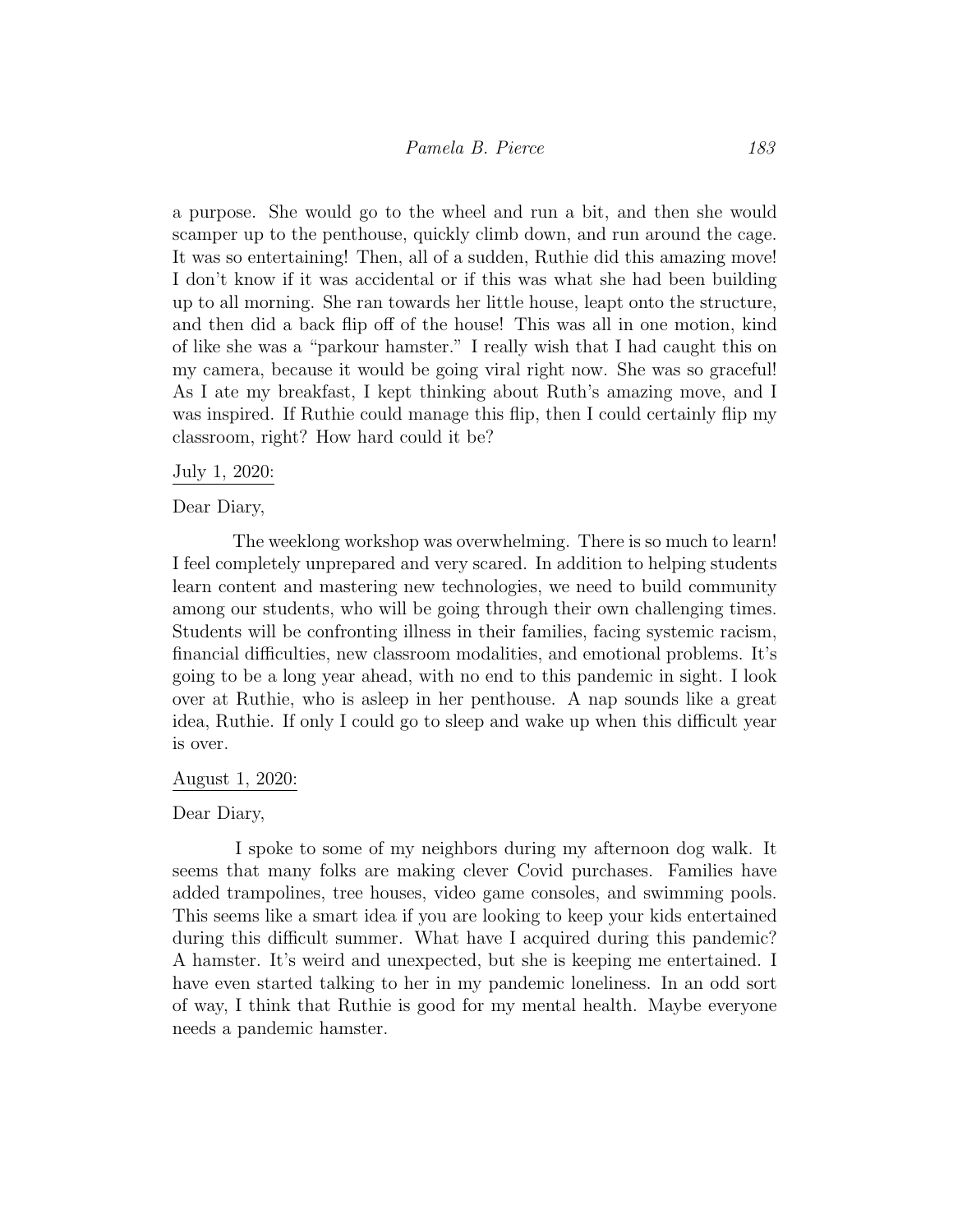# September 19, 2020:

Dear Diary,

Today is a sad day. Ruthie's namesake, Ruth Bader Ginsberg, passed away yesterday. So many of us are mourning her loss today. Even Ruth the hamster seems more subdued. I have often felt marginalized as a woman in mathematics, and I think that RBG must have felt the same when she was one of 9 women in her class of 500 at Harvard Law School. She persevered, and made a huge impact on the country. What a fantastic role model for all of us! I vow that I will keep being inspired by this strong woman. Ruthie, will you make sure that I keep RBG in mind? Thanks, RBH.

## October 18, 2020:

Dear Diary,

Well, sadly there are no more in-person classes this semester. I was offering them once or twice a week, although recently more and more students were starting to attend online rather than in person. Unfortunately, there was a small outbreak of Covid-19 on campus and the decision was made to hold classes remotely for the remainder of the semester. It's the best decision, really. I just worry that some students will not do well when classes are fully remote. Some will do fine, but others seem to need those regular in-person class meetings in order to really engage with the class and learn well. It might just be too easy to fall behind with remote classes. I am hoping for the best!

#### November 1, 2020:

Dear Diary,

Ack!!! This semester is busier than any other semester in my 27 years of teaching. My classes are big and the students are more needy than ever. My office hours are filling up every week. I am working non-stop to get classes prepared in this new environment — making videos, updating Moodle, creating Moodle quizzes as a low-stakes form of assessment . . . it is so much! And the students really need help. Some need constant assistance with understanding vector spaces, triple integrals, and proofs, and some students just need someone to talk to. Others are sick or their family members are sick. I am offering extensions on homework assignments right and left —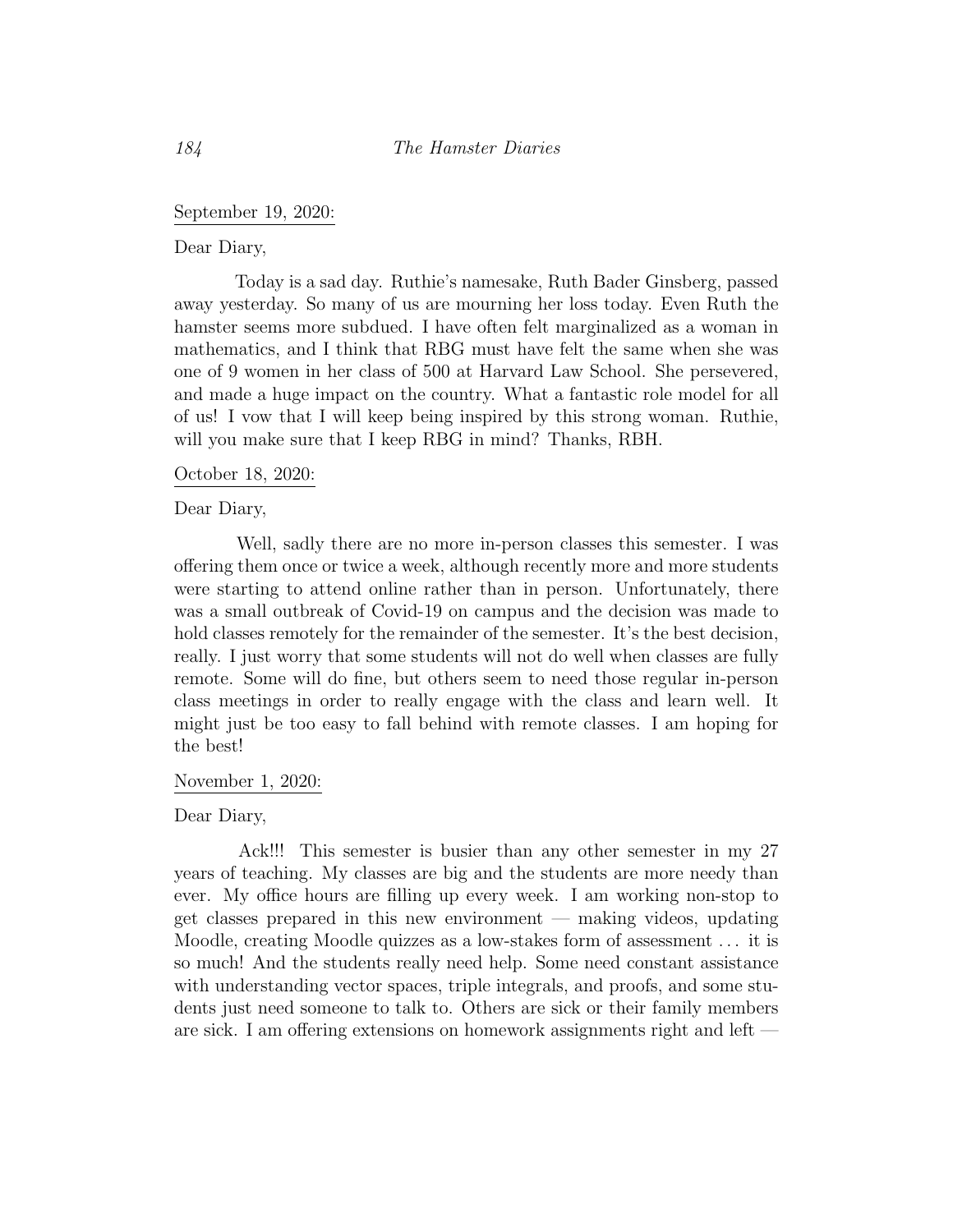which I am happy to  $\text{do}$  — but managing these requests takes a lot of time. And departmental duties and committee work do not stop because of the pandemic. I just feel like a hamster on a wheel, working nights and weekends, and never making enough headway to be able to relax. I am identifying with Ruthie more and more. Just gotta keep running on that wheel.

# February 27, 2021:

Dear Diary,

Two manufacturers have made their vaccines available, and my mother was just able to get her first dose of the Pfizer vaccine! I have been so worried about getting sick myself, and about my loved ones getting sick. It takes a toll on you when there is this constant worry. Will the vaccines help us to worry less? Will this constant anxiety go away? I look over at my dog, who is doing great in the pandemic. He has received more attention than ever because someone is in the house pretty much all the time! Life is good for animals! Ruthie is blissfully sleeping in a pile of fluff. Jealous.

## April 30, 2021:

Dear Diary,

It has been an incredibly busy year, and I am counting the days until this semester is over. I have worked harder this year than in any other year in my career as a mathematics professor. I am physically and mentally worn out from too many hours spent at my computer. My eyes are baggy, my body is larger and way out of shape. This summer will be one of recovery, I hope. I look over at Ruthie and laugh. She is trying to move some food to her upstairs location, but she has filled her cheeks so much that she doesn't fit in the little plastic tubing that leads up to her penthouse. She is getting stuck and it's hysterical! Hahaha. I take my bowl of Cheez-Its and my cherry soda and head upstairs to my computer for my 4pm committee meeting. Is anybody eating well during this pandemic?

#### May 10, 2021:

## Dear Diary,

Graduation was this weekend. We held it outside. Everyone was masked. It was nice to celebrate the students and their achievements, but I just need some good rest. I still have a few more (non-senior) grades